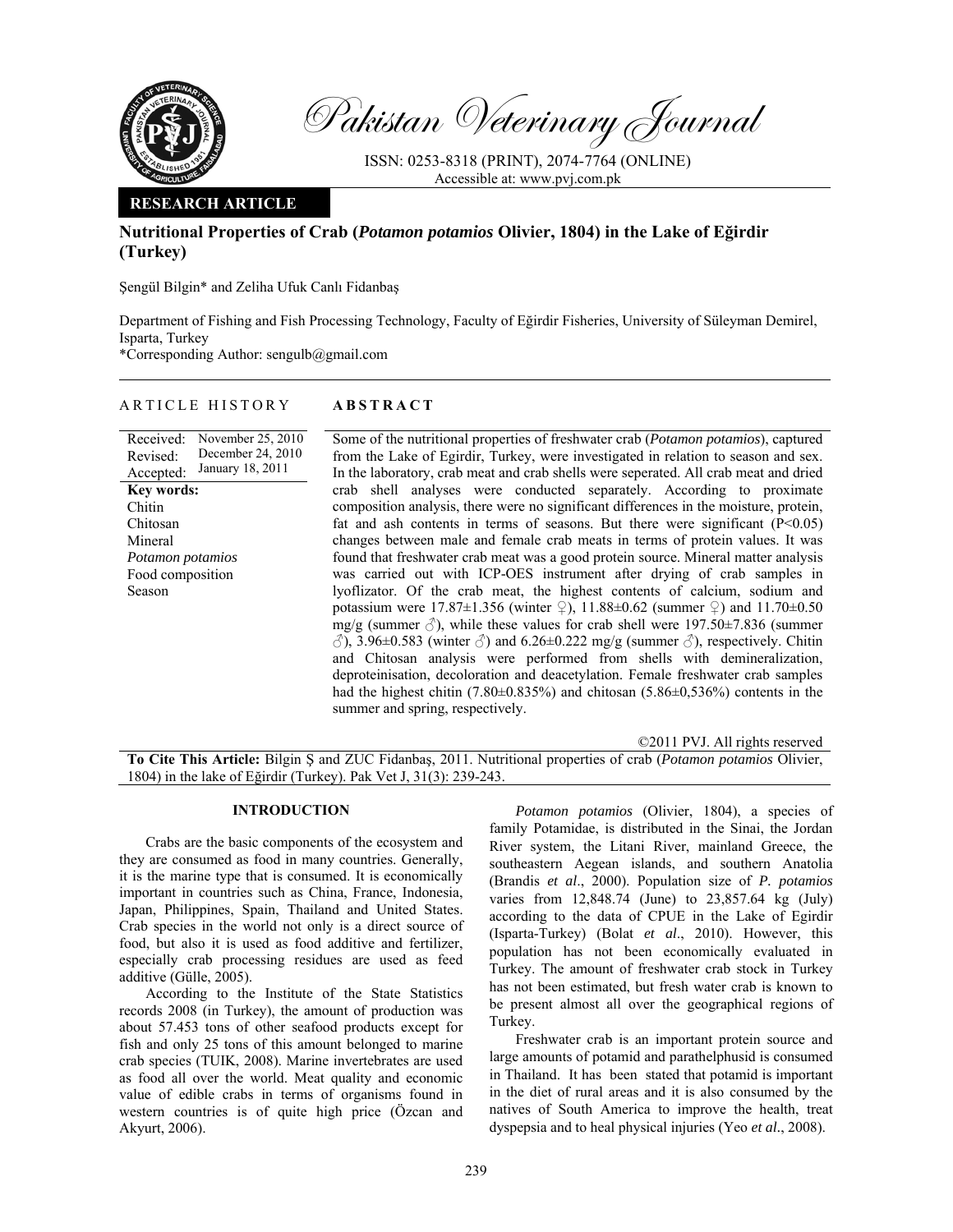There are a number of studies about biological, ecological features and population of freshwater crabs so far (Brandis *et al.*, 2000), but very few studies have been conducted on the nutritional properties. The aim of this study was to demonstrate the nutritive value and thereby to encourage utilization of *Potamon potamios* species in Turkey.

#### **MATERIALS AND METHODS**

Freshwater crabs (*Potamon potamios,* Olivier 1804) were captured from April 2009 to April 2010 at 5 stations chosen randomly and 150 traps (Fyke-net) were set at each station. Following the capture, they were transferred to the laboratory alive. The weight, carapace width and length of crabs were measured and mean values were determined. Meat from the body and claw portions of crabs was separated manually, combined, homogenized, and then stored at -18ºC until analyzed for proximate composition, mineral analysis and chitin-chitosan contents. Crab meats were analyzed as fresh; shells were left at ambient temperature to dry. All assays were conducted on duplicate samples of the homogenates.

Moisture content was measured with automatic moisture analyzer (AND MX-50). Protein contents were determined (Velp UDK 142) according to Kjeldahl method (N x 6.25), as previously described (AOAC, 2000). Crude fat and crude ash contents were determined according to standard procedures (Lovell, 1981). Analysis of calcium, copper, ferrous, magnesium, phosphorus, zinc, sodium and potassium were conducted on crab shell and crab meat according to sex and season. Following the seperation, 0.5 g meat freezed at –80°C and then placed at lyoflizator (up to –55°C) for drying. For mineral determination, the samples were digested in  $HNO<sub>3</sub>/H<sub>2</sub>O<sub>2</sub>$ and measured using ICP-OES instrument (Perkin-Elmer 5300 DV model) following the method described by Dolan and Cabar (2002).

Dried shells were used for chitin and chitosan analysis. Dried shells were grounded using a TETRA mill (Model HD-702 Istanbul-Turkey) with a 2 mm mesh screen and sieved with 40 mesh (0.425 mm) sieve (No *et al.,* 2003). The isolation of chitin–chitosan from the crab shells was carried out with 3 repetitive analyses. Chitin– chitosan analyses were performed in accordance with the modified method of Bolat *et al*. (2010). Chitosan was derived from shells with demineralization, deproteinisation, decoloration and deacetylation.

Statistical analyses were performed using SPSS 16.0 (Trial version) (Groups were analyzed by one way analysis of variance (ANOVA) and post hoc multiple contrast & P<0.05 was considered statistically significant.

#### **RESULTS**

The lowest length, weight and carapace width values in female and male crabs were determined during winter season. Male crabs were bigger than females in terms of biometric values (Table 1). Moisture contents were the highest in male crabs during spring season. Crude protein values decreased in spring season in both the sex (Table 2). The lowest fat value was obtained from autumn male crabs. Ash values increased in winter season in male crabs.

Calcium, phosphorus and magnesium contents of freshwater crab shell were higher than those found in crab meat (Tables 3 and 4). Ferrous, zinc, sodium and potassium values for freshwater crab meat were higher than those found in crab shell. Copper was not detected in crab shell. Chitin and chitosan contents of freshwater crab were found as 7.42±0.593% (in autumn male) and 7.80±0.835% (in summer female), 5.25±0.425% (in winter female) and  $5.86\pm0.536\%$  (in spring female), respectively (Table 5).

#### **DISCUSSION**

In this study, all examples were captured on the preselected seasons to determine the most appropriate season for utilization. Reproductive behavior and population size was found less in June, because they were less active before reproductive period. Highest length, weight and carapace width values in female and male crabs were found during autumn season (Table 1). This situation may be due to nutritional status. Crabs find plenty of food in mid summer and autumn; therefore, they grow well during the season.

The chemical composition analysis of crab meat revealed variable moisture contents ranging from 76.76±0.49 to 81.03±0.16% according to the season and there was non significant (P>0.05) difference between sexes except during spring (Table 2). The results of moisture analysis of European green crab ranged from 79.1±0.4 to 82.30±0.5% (Naczk *et al.,* 2004). Skonberg and Perkins (2002) found 79.0±0.7% moisture in *Carcinus maenus* crab. These values are close to the findings of present study.

The highest fat value (1.08±0.026%) of female freshwater crab was found in autumn, while the highest fat value  $(1.05\pm0.633\%)$  of male crab was found in summer in the present study. In these seasons, crabs are in search of the food after reproduction time and find plenty of prey. Therefore, the fat contents may be increased. Türeli *et al*. (2000) measured Blue crab's (*Callinactes sapidus*) and sand crab's (*Portunus pelagicus*) breast meat fat contents and found them to be  $1.51\pm0.01$  and  $1.53\pm0.01\%$ , respectively.

In the present study, the lowest protein values (13.94±0.228%) were measured in female crabs during spring while in male crabs (18.35±0.202%) during summer (Table 2). The difference between seasons and sexes in terms of protein value was statistically significant (P<0.05) in all seasons. It has been reported that freshwater crab is a good source of protein on different regions of the world (Yeo *et al.,* 2008). Türeli *et al*. (2000) reported that breast meat protein content of *Portunus pelagicus* (sand crab) were 18.83±0.23 and 17.55±0.23% in male and female, respectively. In another study, Naczk *et al*. (2004) found that in Northern Canada the European green crab samples taken from 4 different stations had protein contents of 13-14%. According to the seasons, freshwater crab spring samples (both of sexes) gave close values (Table 2). It was confirmed that softshelled crab meat contained 14.31±0.05% of crude protein,  $1.67\pm0.09\%$  of ash,  $84.38\pm0.39\%$  of moisture and 0.18±0.02% of fat (% wet weight) (Benjakul and Sutthipan, 2009).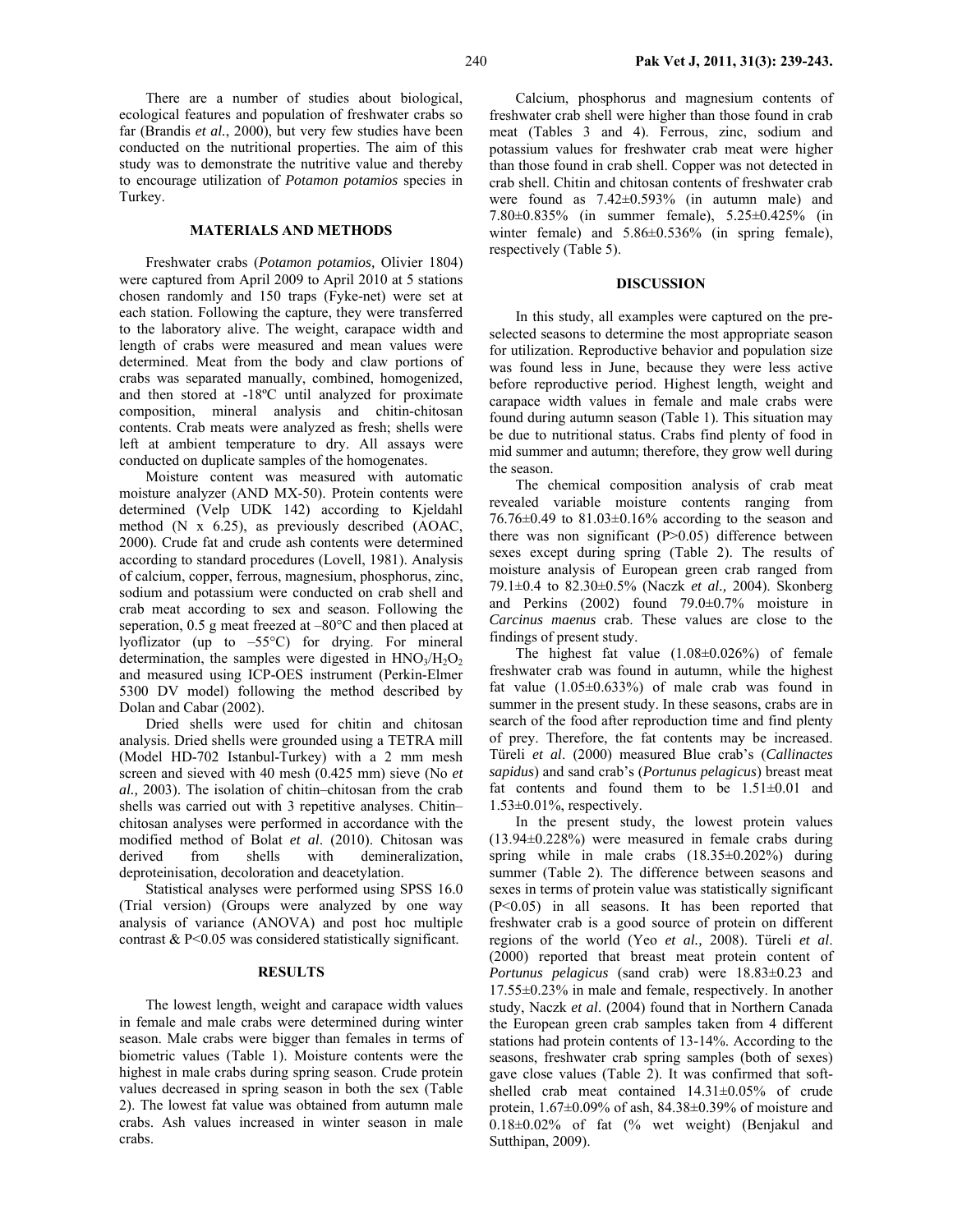**Table 1:** Biometric values of freshwater crab (*Potamon potamios*)

|                                                                                                     | Weight (g)          |                    | Length (cm)       |                   | Carapax width (cm)            |                   |
|-----------------------------------------------------------------------------------------------------|---------------------|--------------------|-------------------|-------------------|-------------------------------|-------------------|
| Seasons                                                                                             |                     |                    |                   |                   |                               |                   |
| Spring                                                                                              | 30.30±1.59b         | $35.15 \pm 1.80$   | $3.10 \pm 0.05a$  | $3.34 \pm 0.08$   | $3.91 \pm 0.08$ ba            | $4.43 \pm 0.08$   |
| Summer                                                                                              | $27.50 \pm 1.23$ cb | 37.90±2.81b        | $2.78 \pm 0.09$ b | $3.41 \pm 0.09$ b | $3.66 \pm 0.10$ <sub>bc</sub> | $4.32 \pm 0.10$   |
| Autumn                                                                                              | $36.50 \pm 2.59a$   | 54.20±3.25a        | $3.25 \pm 0.10a$  | $3.84 \pm 0.10a$  | $4.19 \pm 0.10a$              | $4.89 \pm 0.11a$  |
| Winter                                                                                              | $22.90 \pm 2.18c$   | $37.95 \pm 3.83 b$ | $2.73 \pm 0.12 b$ | $3.33 \pm 0.14 b$ | $3.34\pm0.19c$                | $4.23 \pm 0.17$ b |
| The average values in the same column with different superscripts differ significantly $(P<0.05)$ . |                     |                    |                   |                   |                               |                   |

**Table 2:** Proximate compositions of freshwater crab (*Potamon potamios*) meat (%)

| Sex/Season | Moisture       | Crude protein | Fat                              | Ash                 |
|------------|----------------|---------------|----------------------------------|---------------------|
| Female     |                |               |                                  |                     |
| Spring     | 78.85±0.519aA  | 13.94±0.228dA | $0.67 \pm 0.020c$ A              | $1.05 \pm 0.483$ bA |
| Summer     | 78.56±0.449aA  | 15.84±0.240bA | $0.98 \pm 0.003$ bA              | $1.04 \pm 0.090$ bA |
| Autumn     | 76.76±0.490bA  | 15.10±0.112cA | 1.08±0.026aA                     | $1.08 \pm 0.060$ bA |
| Winter     | 79.32±0.175aA  | 17.25±0.172aA | 1.06±0.020aA                     | $1.71 \pm 0.03$ laA |
| Male       |                |               |                                  |                     |
| Spring     | 81.03±0.160aB  | 13.96±0.880dB | $0.67 \pm 0.463$ bA              | $0.99 \pm 0.472$ aA |
| Summer     | 78.06±0.204cA  | 18.35±0.202aB | 1.05±0.633aA                     | 1.06±0.786aA        |
| Autumn     | 78.43±0.433bcA | 17.26±0.174bB | $0.48 \pm 0.115$ cB              | $1.03 \pm 0.036$ aA |
| Winter     | 79.40±0.496bA  | 16.34±0.233cB | $0.56 \pm 0.404$ <sub>bc</sub> B | 1.05±0.578aA        |

Capital letters indicate statistical difference between the sex in a season while lowercase letters indicate statistical difference (P<0.05) between the seasons in a sex.

The highest ash contents  $(1.71\pm0.032\%)$  were found in female (winter) and the lowest  $(0.99\pm 0.472\%)$  in male (spring) crabs (Table 2). Ash contents differed significantly (P<0.05) between the seasons for female in winter. The cause of high ash contents could be the high calcium in female during winter in crab meat. According to Gökoğlu and Yerlikaya (2003), proximate ash contents of blue crab (*Callinectes sapidus*) and swim crab (*Portunus pelagicus*) caught from the Gulf of Antalya for claw meat and body meat were 1.39±0.019 and 1.89±0.08%, respectively. Although the studies were conducted in different habitats and on different species, the ash content in all crabs was found similar to each other.

The highest calcium contents were found in winter female crab meat samples  $(17.87\pm1.356 \text{ mg/g})$  while these values were the highest in spring male crab samples in the present study. There was significant difference  $(P<0.05)$ between male and female calcium shells in the spring and their meat in the autumn and summer (Tables 3 and 4). In the shell, the highest calcium, magnesium and phosphorus contents were detected in summer and spring for male (Table 3). The higher Ca content in males is likely due to the sexual dimorphism of crabs, males have bigger claws and harder exoskeletons (composed by calcium phosphate) (Barrento *et al.,* 2009).

In the present study, ferrous content of female crab meat was higher than male crab on almost all seasons with significant variation (P<0.05) in all seasons except spring. Ferrous (Iron) plays a vital role in the enzymatic and respiratory processes of crustaceans (Mohapatra *et al*., 2008).

It has been found that Blue crab (*C. sapidus*) and swim crab (*P. pelagicus*) are rich in minerals especially sodium, potassium, calcium and phosphorus (Gökoğlu and Yerlikaya, 2003). The results showed that crabs are ideal diet foods and consumption of crabs may help to prevent nutrition deficiencies in the future. Barrento *et al*. (2009) studied the influence of season and sex on the contents of minerals and trace elements in Brown crab

(*Cancer pagurus*, Linnaeus, 1758). In their study, they found high calcium contents of the female samples in spring and summer. These results are comparable with our findings. According to our findings, freshwater crab shells were rich in calcium. Indeed, Murphy *et al*. (2003) stressed in their study that crab processing residue is a good source of calcium.

The concentration of minerals in the meat of crab species can be influenced by a number of factors such as seasonal and biological differences (species, size, age, sex and sexual maturity), food source and environment (water chemistry, salinity, temperature and contaminants) (Küçükgülmez *et al.,* 2006). The seasonal and sex differences observed are most probably related with the reproductive state and metabolism. The macro and micro element contents of Crustaceans are different and essential elements such as calcium, copper, manganese, zinc and selenium are rich (Kwoczek *et al.*, 2006). Copper content was too little in freshwater crab meat and it was not detected in the shell.

Freshwater crabs are the important source of chitin as the other crustaceans. The crabs can be evaluated as an important source of chitin, as the production of chitin and chitosan is currently based on crab and shrimp shells discarded by the canning industries in some countries (Bolat *et al.,* 2010). It has been observed that chitin contents of male crabs show non-significant changes in all seasons. There was no sexual difference in terms of chitosan contents. Bolat *et al.* (2010) found that chitin content of *Potamon potamios* was 6.830±0.072%. This value is close to our findings. Hertrampf and Piedal-Pascual (2000) reported that *Chionoecetes opilio*  contained 10.6% chitin. Chitin value of blue crab is 14% (Tharanathan and Kittur, 2003). In another study, chitin contents of *Pandalus borealis* and *Chinoecetes opilio*  were between 17.0 and 32.2% (Shahidi and Synowiecki, 1991). These results are different from our findings. This may be due to the habitat, species and seasonal differences. Nicholas (2003) reported that many factors affect the rate of chitin and chitosan levels in shell and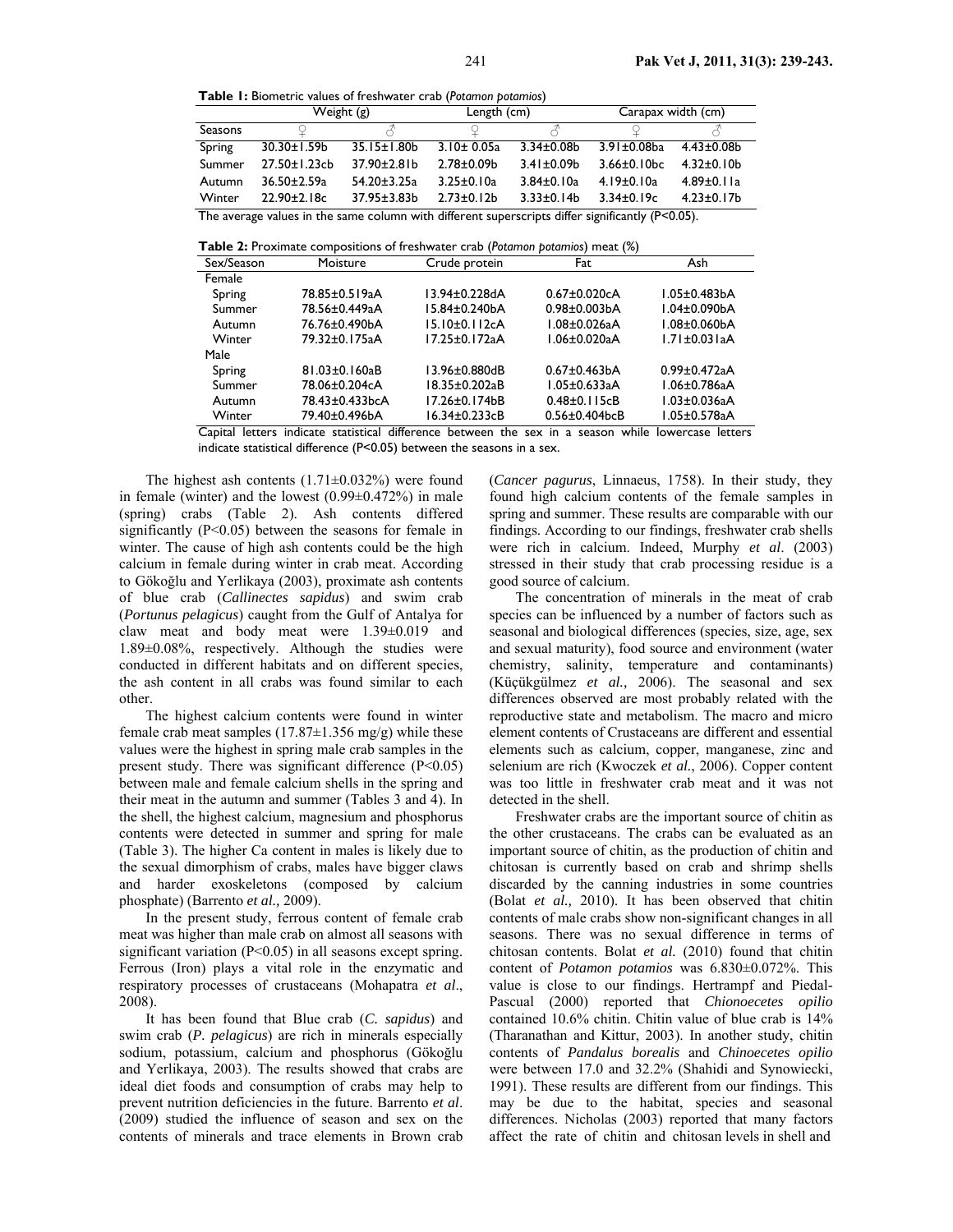**Table 3:** Mineral contents of freshwater crab (*Potamon potamios*) shell (mg/g)

|               |                                                  |                                        |                                | ິ                   |                                          |                             |                                           |
|---------------|--------------------------------------------------|----------------------------------------|--------------------------------|---------------------|------------------------------------------|-----------------------------|-------------------------------------------|
| Sex/Season    | Ca                                               | Mg                                     |                                | Na                  | P                                        | Fe                          | Zn                                        |
| Female        |                                                  |                                        |                                |                     |                                          |                             |                                           |
| Spring        | 188.00±1.23aA                                    | $6.02 \pm 0.063$ aA                    | $0.95 \pm 0.024c$ A            | $3.75 \pm 0.025$ aA | 1.09±0.003aA                             |                             | $0.02 \pm 0.000$ bA $0.005 \pm 0.001$ abA |
| Summer        | 187.60±0.305aA                                   | $5.73 \pm 0.497$ aA                    | $1.11 \pm 0.025$ bA            | $3.77 \pm 0.037$ aA | $1.04 \pm 0.007$ bA                      |                             | $0.02\pm0.002bA$ $0.007\pm0.001aA$        |
| <b>Autumn</b> | 184.00±1.932aA                                   | $5.82 \pm 0.108$ aA                    | $1.45 \pm 0.218$ aA            | $3.88 + 0.054$ aA   | $1.09 + 0.0073A$                         |                             | $0.02\pm0.002bA$ $0.003\pm0.001bA$        |
| Winter        | 186.90±3.572aA                                   | $5.81 \pm 0.171$ aA                    | $1.10 \pm 0.310$ bA            | $3.85 + 0.060$ aA   | $1.00 \pm 0.013c$ A                      |                             | $0.07\pm0.012$ aA $0.003\pm0.001$ bA      |
| Male          |                                                  |                                        |                                |                     |                                          |                             |                                           |
| Spring        | 192.70±0.43abB                                   | 6.11 $\pm$ 0.401abA 0.97 $\pm$ 0.008cA |                                | $3.87 \pm 0.015$ aB | $1.11 \pm 0.009cA$                       |                             | $0.02\pm0.001cA$ $0.004\pm0.001bA$        |
| Summer        | 197.50±7.836aB                                   | $6.26 + 0.222$ aA                      | $1.04\pm0.306$ <sub>bc</sub> A | 3.72+0.128aA        | $1.22 \pm 0.054$ aB                      |                             | $0.03\pm0.004cA$ $0.004\pm0.001bB$        |
| Autumn        | 179.20+1.609bA                                   | $5.85 \pm 0.139$ abA                   | $1.13 + 0.056hA$               | 3.39+0.279bB        | $1.12\pm0.012cA$                         | $0.14 + 0.016$ aB           | 0.008+0.001aB                             |
| Winter        | $185.10 \pm 1.106$ ab $A = 5.75 \pm 0.108$ b $A$ |                                        | $1.27 \pm 0.032$ aB            |                     | $3.96 \pm 0.583$ aA $1.14 \pm 0.016$ bcB |                             | $0.07\pm0.006$ bA $0.003\pm0.00$ IbA      |
| - - - -       | $\sim$ $\sim$ $\sim$                             | $\cdots$                               |                                |                     | .                                        | $\sim$ $\sim$ $\sim$ $\sim$ |                                           |

Capital letters indicate significant difference between the sex in a season while lowercase letters indicate significant difference (P<0.05) between the seasons in a sex.

**Table 4:** Mineral contents of freshwater crab (*Potamon potamios*) meat (mg/g)

| Sex/Season | Ca                                                                                                                                  | Μg |  | Na                                                                                                                                                                 | P | Fe | Cu | Zn |
|------------|-------------------------------------------------------------------------------------------------------------------------------------|----|--|--------------------------------------------------------------------------------------------------------------------------------------------------------------------|---|----|----|----|
| Female     |                                                                                                                                     |    |  |                                                                                                                                                                    |   |    |    |    |
| Spring     | 13.07±0.947bA 1.74±0.33bA                                                                                                           |    |  | 8.93±0.852cA 11.58±0.101bA 0.76±0.001aA 0.031±0.00dA 0.06±0.000aA 0.20±0.001bA                                                                                     |   |    |    |    |
|            | Summer 14.27±0.637bA 1.86±0.008aA 9.66±0.506bA 11.88±0.62aA 0.83±0.029bA 0.05±0.017bA 0.05±0.012cA 0.19±0.000cA                     |    |  |                                                                                                                                                                    |   |    |    |    |
| Autumn     | $9.92 + 0.299cA$ 1.71+0.22bA                                                                                                        |    |  | $10.44\pm0.15$ and $9.76\pm0.13$ 5cm $0.82\pm0.05$ 0bm $0.04\pm0.01$ cm $0.06\pm0.003$ bm $0.23\pm0.006$ and $0.04\pm0.01$ cm $0.06\pm0.003$ bm $0.23\pm0.006$ and |   |    |    |    |
| Winter     | 17.87±1.356aA 1.82±0.56abA 9.17±0.154cA 11.54±0.170bA 0.95±0.202aA 0.06±0.002aA 0.05±0.000bA 0.18±0.000cA                           |    |  |                                                                                                                                                                    |   |    |    |    |
| Male       |                                                                                                                                     |    |  |                                                                                                                                                                    |   |    |    |    |
| Spring     | 13.53±1.110aA 2.08±0.200aB 11.15±0.945bB 11.59±0.908aA 0.75±0.006cA 0.02±0.003cA 0.06±0.001bA 0.21±0.003aB                          |    |  |                                                                                                                                                                    |   |    |    |    |
|            | Summer 8.97±0.268bB 1.66±0.058cB 11.70±0.500aB 9.53±0.440bB 0.86±0.001bB 0.03±0.003bB 0.07±0.002aB 0.20±0.005bA                     |    |  |                                                                                                                                                                    |   |    |    |    |
|            | Autumn 11.77±0.513abB 1.86±0.098bB 11.48±0.116aB 9.50±0.925bA 0.74±0.006cB 0.03±0.000bcB 0.05±0.002cA 0.21±0.003aA                  |    |  |                                                                                                                                                                    |   |    |    |    |
|            | Winter 11.91±1.786abA 1.67±0.726cA 10.76±0.638cB 11.45±0.576aA 0.90±0.232aA 0.05±0.023aB 0.06±0.001bA 0.20±0.004abB                 |    |  |                                                                                                                                                                    |   |    |    |    |
|            | Capital letters indicate statistical difference between the sex in a season while lowercase letters indicate statistical difference |    |  |                                                                                                                                                                    |   |    |    |    |

(P<0.05) between the seasons in a sex.

**Table 5:** Chitin-chitosan contents of freshwater crab (*Potamon potamios*) shell (%)

| Sex/Season | Chitin                                        | Chitosan            |  |
|------------|-----------------------------------------------|---------------------|--|
| Female     |                                               |                     |  |
| Spring     | 7.69±0.554abA                                 | $5.86 \pm 0.536$ aA |  |
| Summer     | 7.80±0.835aA                                  | $5.70 \pm 0.435$ bA |  |
| Autumn     | 7.43±0.480bB                                  | $5.48 \pm 0.393$ cA |  |
| Winter     | 7.65±0.124abA                                 | $5.25 \pm 0.425$ dA |  |
| Male       |                                               |                     |  |
| Spring     | 7.62±0.593aA                                  | $5.75 \pm 0.424$ aA |  |
| Summer     | 7.71±0.187aA                                  | $5.67 \pm 0.055$ aA |  |
| Autumn     | 7.42±0.593aA                                  | 5.48±0.388bA        |  |
| Winter     | 7.55±0.113aA                                  | 5.36±0.659bA        |  |
| .          | $\sim$ $\sim$ $\sim$ $\sim$ $\sim$ $\sim$<br> |                     |  |

Capital letters indicate statistical difference between the sex in a season while lowercase letters indicate statistical difference (P<0.05) between the seasons in a sex.

chitin contents of crustacean species, such as nutritional status, geographic conditions and season. In boiled and dried freshwater crab shells, Bolat *et al*. (2010) calculated chitosan content and it was 4.651±0.036%. This value is similar to the lowest value in our results, but lower than the others. This is due partly to the different working states. Bolat *et al.* (2010) stressed in a study that the chitosan content of freshwater crab was 4.65% and the chitosan may be extracted from crabs of the Lake of Egirdir between 358.56 and 665.77 Kg depending on the population size and the estimated economic value of chitosan was 484.000-898.000 Euro (1350 Euro/kg chitosan).

#### **Conclusions**

The present results have shown that crab meat is a good source of proteins and minerals especially calcium, potassium and sodium, crab shell is rich in calcium. Therefore, these results suggest that crab meat is

beneficial for human health and nutrition, and crab meat could be accepted as an alternative dietary supplement of protein and minerals.

#### **Acknowledgements**

This work was supported by the Süleyman Demirel University Scientific Research Projects Commission (SDUBAP 1976-YL-09), Isparta. The authors thank to Yıldız BOLAT, Levent İZCİ and Ali GÜNLÜ for critically reviewing the manuscript.

### **REFERENCES**

- AOAC, 2000. Official Methods of Analysis of the Association of Official Analytical Chemists. 17th Ed, AOAC International, Washington DC, USA.
- Barrento S, A Marques, B Teixeira, ML Carvalho, P Vaz-Pires and ML Nunes, 2009. Influence of season and sex on the contents of minerals and trace elements in Brown crab (*Cancer pagurus*, linnaeus, 1758). J Agric Food Chem, 57: 3253-3260.
- Benjakul S and N Sutthipan, 2009. Muscle changes in hard and soft shell crabs during frozen storage. LWT Food Sci Tech, 42: 723-729.
- Bolat Y, Ş Bilgin, A Günlü, L İzci, SB Koca, S Çetinkaya and HU Koca, 2010. Chitin-Chitosan yield of freshwater crab (*Potamon potamios*, Olivier 1804) shell. Pak Vet J, 30: 227-231.
- Brandis D, V Storch and M Türkay, 2000. Taxonomy and zoogeography of the freshwater crabs of Europe, North Africa and the Middle East. Senckenbergiana Biologica, 80: 5-56.
- Dolan SP and SG Cabar, 2002. Multi-element analysis of food by microwave digestion and inductively coupled